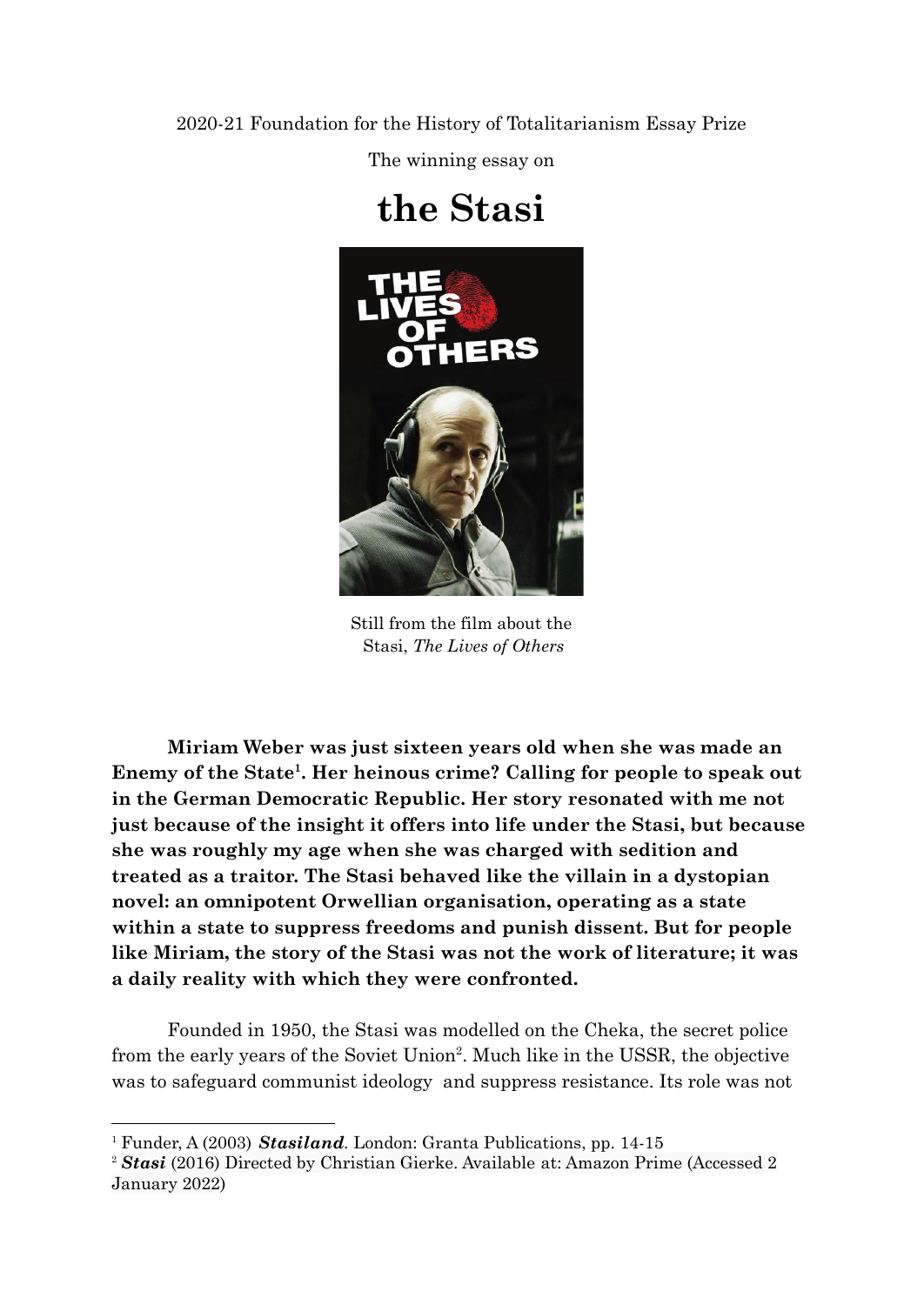to protect East Germany itself but the interests of the ruling Socialist Unity Party – the S.E.D. By June 1953, living standards in East Germany were falling. Food prices and work quotas were rising, which caused resentment and anger amongst the population, culminating in an uprising against the SED. Although the rebellion was quelled, the Stasi had been blindsided, primarily because it wasn't equipped for comprehensive internal surveillance, preferring instead to target notable opposition groups and individuals based in West Berlin<sup>3</sup>. Therefore the SED quickly noted that threats from within needed to be monitored as carefully as threats from abroad, and the Stasi's powers were expanded.

Within East Germany, the Stasi monitored every aspect of society and exercised immense power. The Stasi spied on dissidents and those accused of doubting communist ideology by wire-tapping phones, bugging apartments, or steaming open and resealing letters: it even set up eavesdropping stations along the border into West Germany and, in good weather, the Stasi could pick up calls from Frankfurt and Cologne. Until the 1970s, the Stasi even punished those who had television antennas angled towards the west, accusing them of consuming West German media<sup>4</sup>. To carry out this function, the Stasi relied on a vast web of informants, unofficially employing nearly 170,000 people by 1989. The Stasi turned friends against each other and, in some cases, even families; Vera Lengsfeld divorced her husband in 1992 after discovering he had been a Stasi informant since the 1970s, filing reports on her activities until the collapse of the GDR. Even beyond the borders, East Germans were not free from the Stasi. It is estimated that, across its 40-year history, the Stasi captured 13 people who had fled to West Germany and returned them to the east, demonstrating that they were not afraid to cross international borders to protect the interests of the SED. The Stasi was more than willing to torture, both psychologically and physically, those it arrested. After Miriam Weber was released, awaiting trial for her charge of sedition, she tried to flee across the Berlin Wall as a political refugee but didn't make it. She was arrested by the Stasi and questioned on who had supported her in her attempted escape. Miriam told them the truth: she had decided to flee and acted alone. For the next ten days, she was held in solitary confinement and denied any sleep. On the eleventh night, the exhaustion broke her and she made up lies to end the torture. It is clear that the Stasi had no moral compass, doing

<sup>3</sup> Bruce, G (2003) The Prelude to Nationwide Surveillance in East Germany: Stasi Operations and Threat Perceptions, 1945–1953. *Journal of Cold War Studies*, 5(2) Abstract The Prelude to Nationwide [Surveillance](https://direct.mit.edu/jcws/article-abstract/5/2/3/13944/The-Prelude-to-Nationwide-Surveillance-in-East?redirectedFrom=fulltext) in East Germany: Stasi Operations and Threat [Perceptions,](https://direct.mit.edu/jcws/article-abstract/5/2/3/13944/The-Prelude-to-Nationwide-Surveillance-in-East?redirectedFrom=fulltext) 1945–1953 | Journal of Cold War Studies | MIT Press (Accessed 15 January 2022)

<sup>4</sup> Funder, A (2003) *Stasiland*. London: Granta Publications, pp 16-17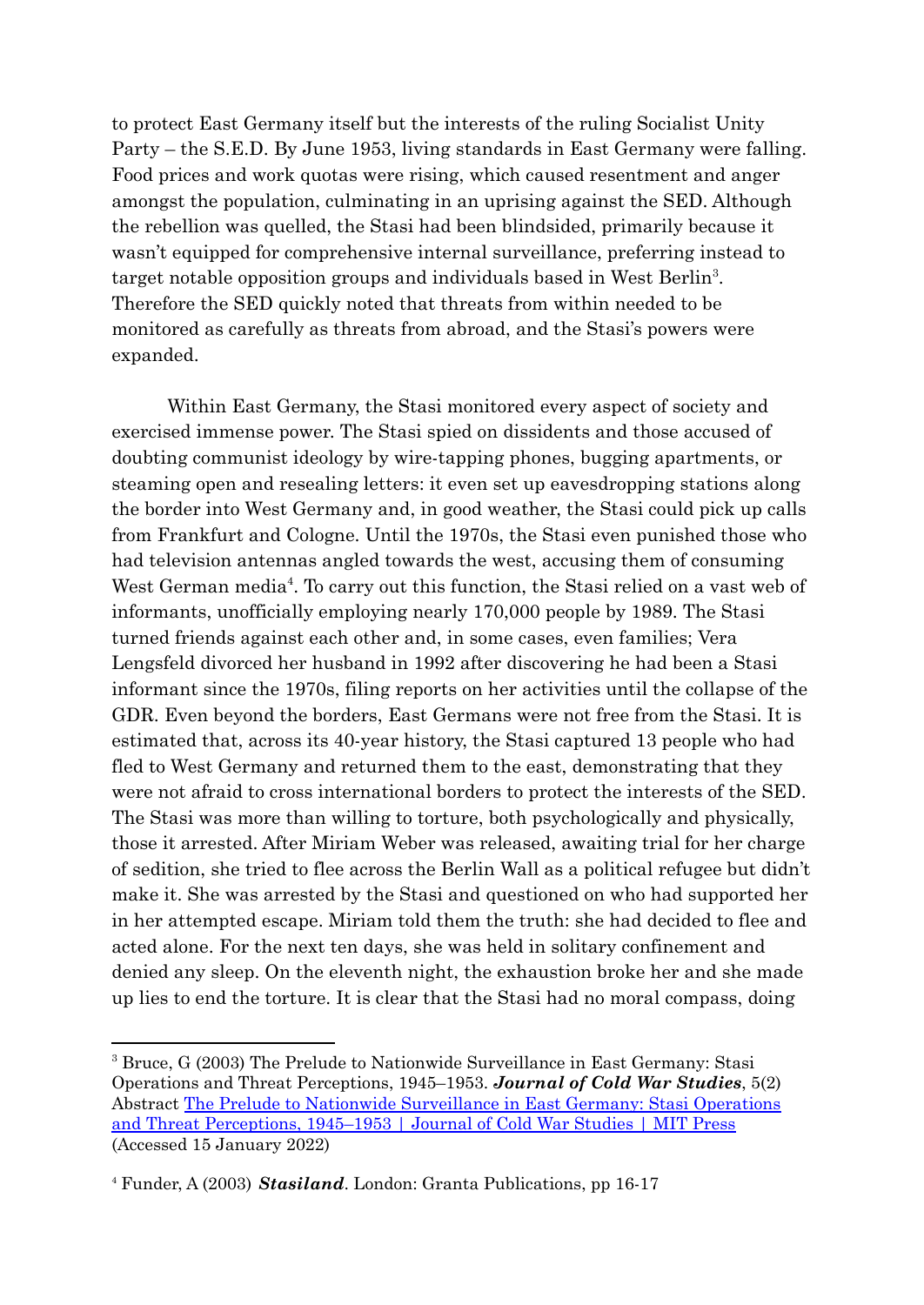whatever it took to get information or even, in Miriam's case, to get individuals to invent false narratives and name people they hadn't even met.

By the 1970s, the Stasi had moved away from tactics such as arrest and torture, as these methods were beginning to attract unwanted international attention. They began to favour psychological means of harassing suspects. This campaign of psychological intimidation was designed to weaken the will of individuals or groups to force them into submission, essentially breaking down the opposition – hence it was given the name '*Zersetzung*', meaning 'decomposition' in German.

For political parties or groups operating underground, the Stasi would aim to render them ineffective by creating conflict between members, sabotaging their activities by using informants on the inside and isolating groups from other organisations by spreading rumours and creating myths. The ultimate goal of *Zersetzung* in such cases was to cripple the group or party and undermine their activities to the point that they gave up. However, *Zersetzung* of individuals was the more common tactic experienced by East Germans. The Stasi would gather all state-held information on a person and look for weaknesses to exploit before alerting the individual they were being watched, either through repeated stop and searches or visiting them at home or work. The Stasi would then begin a campaign of psychological harassment, such as moving things around at home, damaging bikes and vehicles by slashing tyres, ringing the telephone in the middle of the night only to hang up immediately. Families were even used as leverage against activists as a method of blackmail. The ultimate aim was for the individual to lose morale and eventually give up their goals.

For ordinary East Germans, this was inescapable. The Stasi built a culture of paranoia, causing citizens constantly to check over their shoulders wherever they went and suspect the worst. People were afraid to express opinions, even in person as it could never be determined who was working with the Stasi. By 1989, one in 63 East Germans were collaborating with the Stasi, either as a direct employee or as an informant. The iron grip of the secret police was unavoidable. But it was only when Germany was reunified that people finally realised the extent to which the Stasi had infiltrated their lives. When Heidi Brauer accessed her Stasi file, she found 1,500 pages of content collected by "12 different spies"<sup>5</sup> . They had tapped her telephones and intercepted her letters. Much like Miriam, her crime was something so insignificant and harmless: she had been listening to West German radio. For this, she was

<sup>5</sup> Olver, R (2019) *What was it like living in Cold War East Germany?* Available at: What Was It Like Living In Cold War East Germany? [\(forces.net\)](https://www.forces.net/news/what-was-it-living-cold-war-east-germany) (Accessed: 17 January 2022)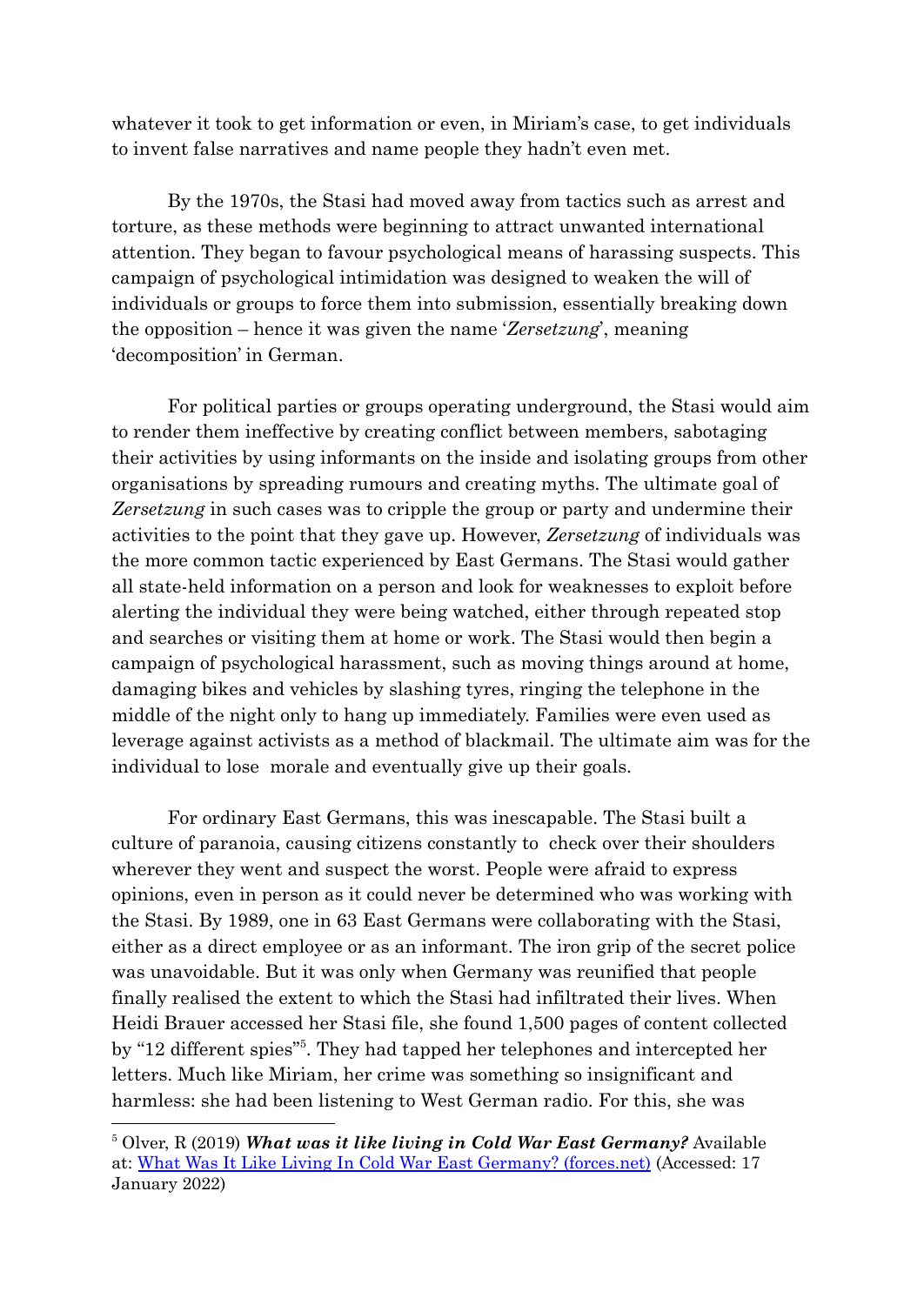observed and treated like a dangerous criminal. But this was considered highly offensive by the Stasi, as it represented doubts about communist ideology. For people like Heidi, they just wanted to feel free.

The question must then be asked, what kind of government would create this secret police? What does it say about the SED that they allowed the Stasi to operate unchecked or unrestricted? The SED held a political monopoly in East Germany and earned itself a reputation as being one of the most hard-line communist parties in the Soviet bloc. But the SED never had a democratic mandate; they were never elected by the people. Therefore, communism was imposed rather than chosen to govern East Germany, and, in order to protect the interests of a party with no electoral backing, the SED needed an equally hard-line police state to lean on. This supports the idea that the SED never had the interests of the East German public at heart. They created a secret police apparatus to be the "shield and sword of the Party" rather than of the country – though undoubtedly members of the government would argue that country and party were the same.

Another question must also be asked when looking at the history of the Stasi: this was one of the most pervasive secret police organisations in history, so why did it not act during the 1989 Peaceful Revolution? It was more than willing to crush doubters and dissidents psychologically, so why did it not crush the outpouring of dissent in 1989? Firstly, it was becoming increasingly difficult to recruit informants by the late 1980s<sup>6</sup>. This would naturally impact the Stasi's ability to monitor unrest amongst the population. Also, by this time, knowledge of the Stasi's methods and activities was becoming more widespread and people knew how to keep low profiles and evade the Stasi, thus hindering their surveillance abilities even further. Furthermore, if the SED wanted to suppress the revolution, they now had to do it alone. When Mikhail Gorbachev became the General Secretary of the USSR in 1985, he refused to put an end to the Solidarity movement that was threatening the communist government in Poland. This effectively ended the Brezhnev Doctrine – a foreign policy initiative that proclaimed a threat against communism in one Soviet bloc country was a threat against them all and would be met with military force. This was of particular concern for SED leader Erich Honecker who had been ignoring the growing dissent across Eastern Europe in the hope that the USSR would intervene. It was acknowledged that repression would not be supported militarily by Moscow and the SED would have to deal with this on their own; so

<sup>6</sup> Fulbrook, M (2005) *The People's State: East German Society from Hitler to Honecker* London: Yale [University](https://en.wikipedia.org/wiki/Yale_University_Press) Press, pp. 242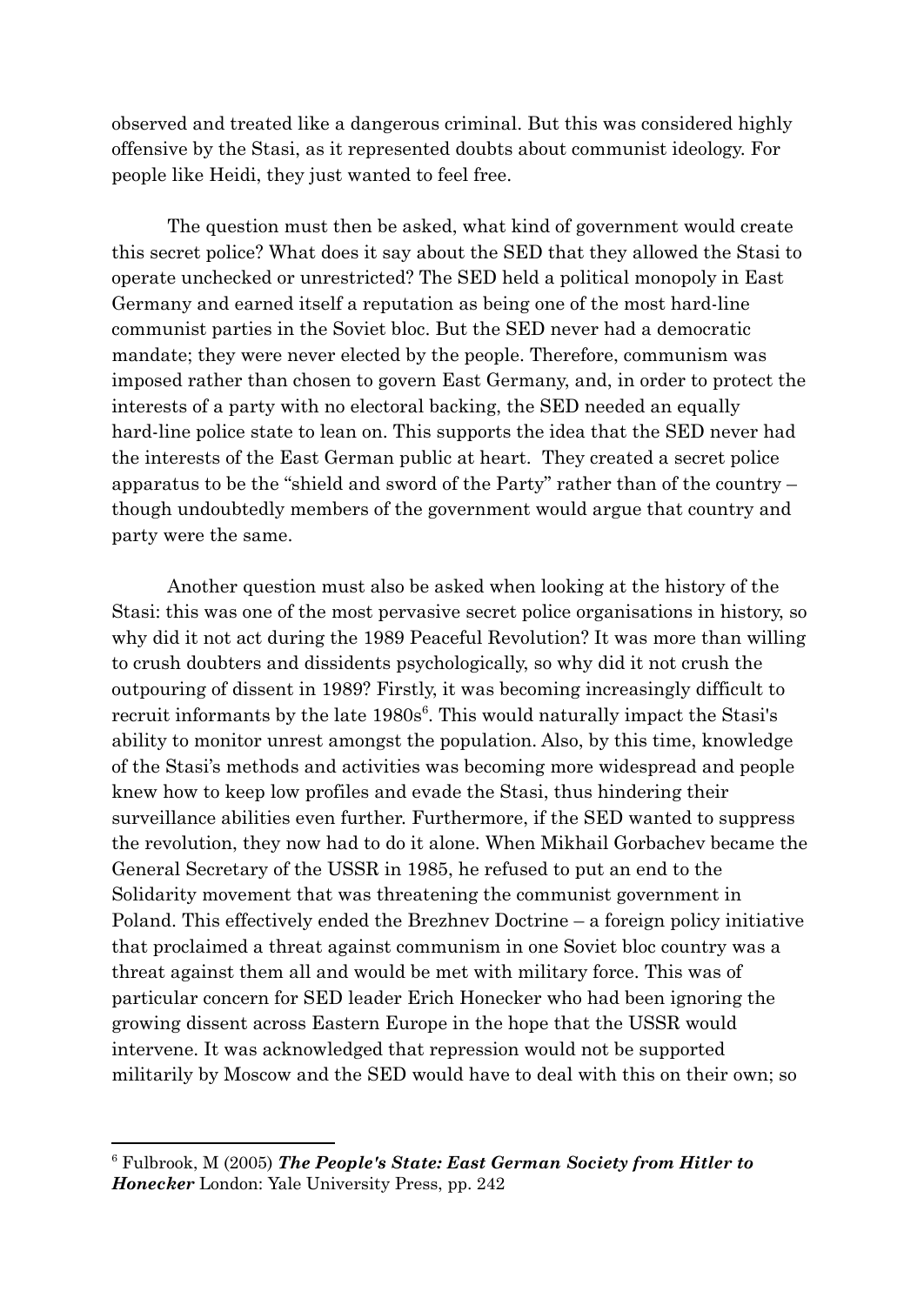the Stasi could not be guaranteed a peaceful rebellion would be successfully quelled.

In 1992, Erich Mielke, the head of the Stasi, proclaimed "had the party given me orders, maybe East Germany would still exist today." However, it could easily be argued that, by this stage, the SED and the Stasi had lost control. Without the support of the USSR and with limited intelligence, the security services were very quickly overwhelmed by the growing number of demonstrators and the scale of opposition both in Berlin and in the rest of the country. They therefore had very limited scope to act, rather than it being a deliberate act not to.

When the Peaceful Revolution began to take place in 1989, the Stasi realised its time was coming to an end. Offices of the Stasi all around Germany began to destroy their files, altogether shredding around 5% of their documents<sup>7</sup> before these offices were raided by the people. The Stasi's most powerful weapon it had exercised for so long was now useless: the weapon of fear.

A year after Germany was reunified, the Stasi Records Act was passed, setting up an agency where people could finally read the files the Stasi kept on them. Although people were aware of the Stasi, this finally ripped back the curtain on their methods, their tactics and the extent of their operations. But the files also showed just how manipulative the Stasi was: blackmailing and recruiting friends, colleagues, and neighbours who, most of the time, didn't want to participate in these operations yet had no choice. For forty years, the Stasi waged a civil war against the people of East Germany and, to this day, it remains one of the most omnipresent secret police agencies in history: even more pervasive than the Gestapo.

Today, still, tyranny and repression continue around the world, and it must be called out. People like Miriam share their stories because it is important to learn from them, so we are always mindful of the frailty of freedom, the power of the unchecked state and so we may finally confine repression and totalitarianism to the history books.

## By William Powell

St John Rigby College, Greater Manchester

<sup>7</sup> Curry, A (2008) *Piecing Together the Dark Legacy of East [Germany's](https://www.wired.com/2008/01/ff-stasi/) Secret* **Police**, [Available](https://www.wired.com/2008/01/ff-stasi/) at: Piecing Together the Dark Legacy of East [Germany's](https://www.wired.com/2008/01/ff-stasi/) Secret Police | [WIRED](https://www.wired.com/2008/01/ff-stasi/) (Accessed 18 January 2022)